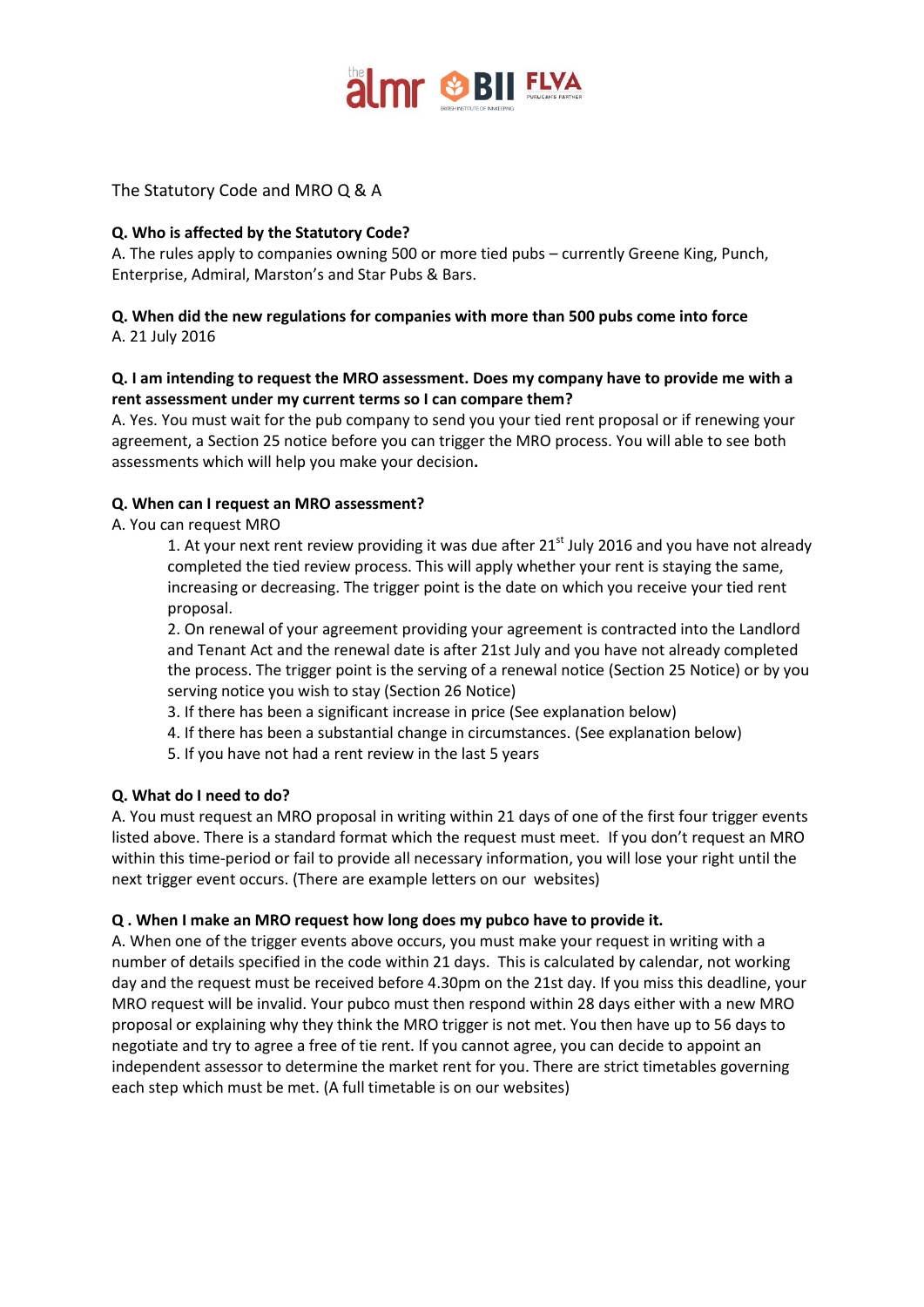

## **Q, I have received my MRO proposal but I am concerned about the terms on which it is being offered what can I do.**

A. The terms on which an MRO rent is offered and the information to be provided are set out in law. The PCA website provides guidance on what is and is not permissible. If you think these have not been met or you have concerns about the nature of the lease being proposed, you can lodge a case with the Pub Code Adjudicator's office and ask them to adjudicate. You must be specific about why you believe your new agreement proposal is non compliant. This must be done as soon as possible and no later than 14 days after receipt of the MRO proposal

**Q. I have filed an objection to the Pub Code Adjudicator that the new lease being offered is not compliant does the 56 day negotiating period become suspended whilst I wait for an adjudication.** A. Yes the PCA have confirmed negotiations are suspended during the period of adjudication.

## **Q. What happens to my tied rent or renewal proposal if I trigger MRO - do I lose it and have to take a free of tie agreement?**

A. No. Your tied rent proposal remains on the table throughout the MRO process and you can decide to accept or reject the MRO offer and revert to the tied offer at any time. However, if you accept a tied rent offer at any point during the negotiation period, your MRO process comes to an end

## **Q. Will my repairing liabilities and benefits change under an MRO agreement.**

A. Almost certainly. You can expect that an MRO agreement will be on a full repairing basis and the majority of benefits enjoyed under any present agreement will be removed. We expect the new MRO agreements to be strictly run on a property based basis. This will mean that apart from property inspections and rent collection processes you are unlikely to receive any other communication with the owning company. An MRO compliant lease may not, however, contain any clauses which are not common in other commercial free of tie pub leases.

### **Q. I have been told that if I choose MRO, I can only get a 5 year agreement – is that correct?**

A. NoThe new agreement must be at least the same length as the remainder of your original tied lease and the pubco cannot change the nature of your tenure e.g. require you to have a contracted out tenancy. In addition, there is a general catch all which protects the tenant from being disadvantaged as a result of using the new rights.

### **Q. If I choose an MRO agreement, does any part of the tie remain?**

A. No, an MRO agreement contains no tie of any kind. This would not stop you trying to negotiate a partial tie release or Free of Tie pricing as part of your tied rent negotiations. However, if you are a tenant of a brewing company, a stocking requirement may apply.

A stocking requirement is defined in the Small Business Enterprise and Employment Act 2015. This is a term that relates to either beer and/or cider produced by the landlord and does not require the tenant to buy that beer or cider from a particular supplier, nor prevent that tenant from selling beer or cider produced by another (whether or not it restricts such sales).

Tied pub tenants can refer a MRO proposal to the PCA for arbitration if they consider the proposal not to be MRO compliant. So, for example, if a tenant considers the stocking requirement to be unreasonable they can refer the case for arbitration. The arbitrator will consider whether it is unreasonable on a case-by-case basis. This means you will be free to purchase all products from whomsoever you wish but the brewery landlord could require you to stock their branded products as part of the MRO offer.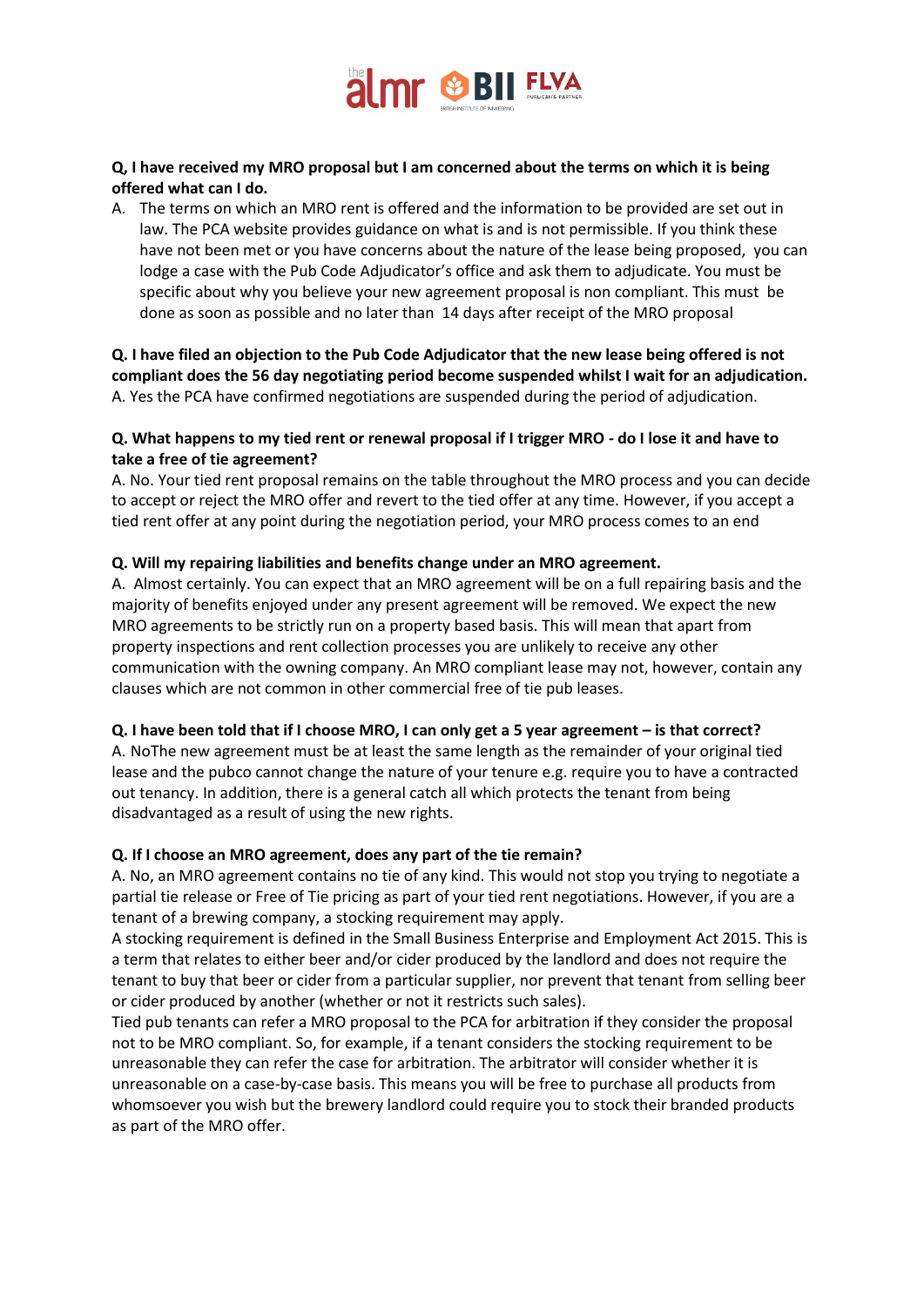

## **Q. I've been told my beer prices will go up by 3% this year – is that a significant price increase?**

A. If the price of tied beer, other tied alcoholic products or other tied products or services is increased by an amount over and above CPI then this may be considered significant and you may be able to ask for a mid-term MRO assessment. However, you will need to be able to demonstrate that a genuine price increase has taken effect and that this has resulted in a cost increase across all tied product

Firstly, you must demonstrate that you have been notified of a change in the contractual price. Secondly, you must show that this price has taken effect on an invoice you have received. Finally, you must demonstrate that the effect of this is to increase the price not just of the relevant product but of all tied product in the relevant category – by more than 3 percentage points above CPI for tied beer, CPI + 8 for other tied alcoholic product or CPI +20 for other tied products or services.

In all cases, you must make a comparison of the net unit price of all tied beer ie the on invoice price netted off of VAT, duty and non-contractual discounts over a 4 week period when the price increase took effect and compared to the same period 12 months previously. The comparison is like for like – same name, same unit – and any product not appearing in both 4 week comparison periods should not be included in the calculation of price increase. So a change in price due to the ending of a promotional discount or a decision to change to a premium product should not trigger MRO.

### **Q. Only one of my tied beers has seen a big hike in price – what does that mean?**

A. This may still trigger an MRO request if the change is significant enough, but you need to compare the average price at which you bought all tied beer 12 months ago with the average new price of all tied beer before comparing it to CPI. So, for example, draught Peroni and bottled Peroni would be different products and the change in price from changing from one to another would not be considered a price increase. Equally, if you previously bought John Smiths, Guinness and Kronenbourg and subsequently bought Adnams, Guinness and Peroni, you would only make a comparison of the price per unit of Guinness. So a price increase in one product may not be sufficient to trigger an MRO request.

### **Q. What is a substantial change in circumstances**

A. You can request an MRO assessment mid term and outside a normal rent event if there has been an event which has a significant impact on trade on your pub or pubs in your immediate local area. This must be an event that will see long term change to local economic, environmental or employment factors **or** as a direct consequence of changes in the tie imposed by a pub owning business for example the removal or a particular tied product. You will have to provide written evidence and forecast the impact it will make on trade for the next 12 months to justify the request.

## **Q. I have a long lease at present what term does my company have to offer me on renewal or at rent review if I opt for MRO.**

A. An MRO-compliant tenancy must be for at least the remainder of your tied agreement. So, if you have a 25 year lease which expires in 2030 and you opt for MRO at rent review in 2020, the pubco cannot give you an MRO agreement of less than 10 years. Equally, the pubco cannot remove contracted in rights when you switch to MRO.

### **Q. Will I still be tied for Gaming Machines**

A. Yes if your lease pre-dates 21st July 2016 and already contained a gaming machine tie. From that date, no new lease or tenancy may contain a gaming machine tie, but you are still free to enter into a supply agreement with your pubco to purchase or rent machines. Your pubco can still insist the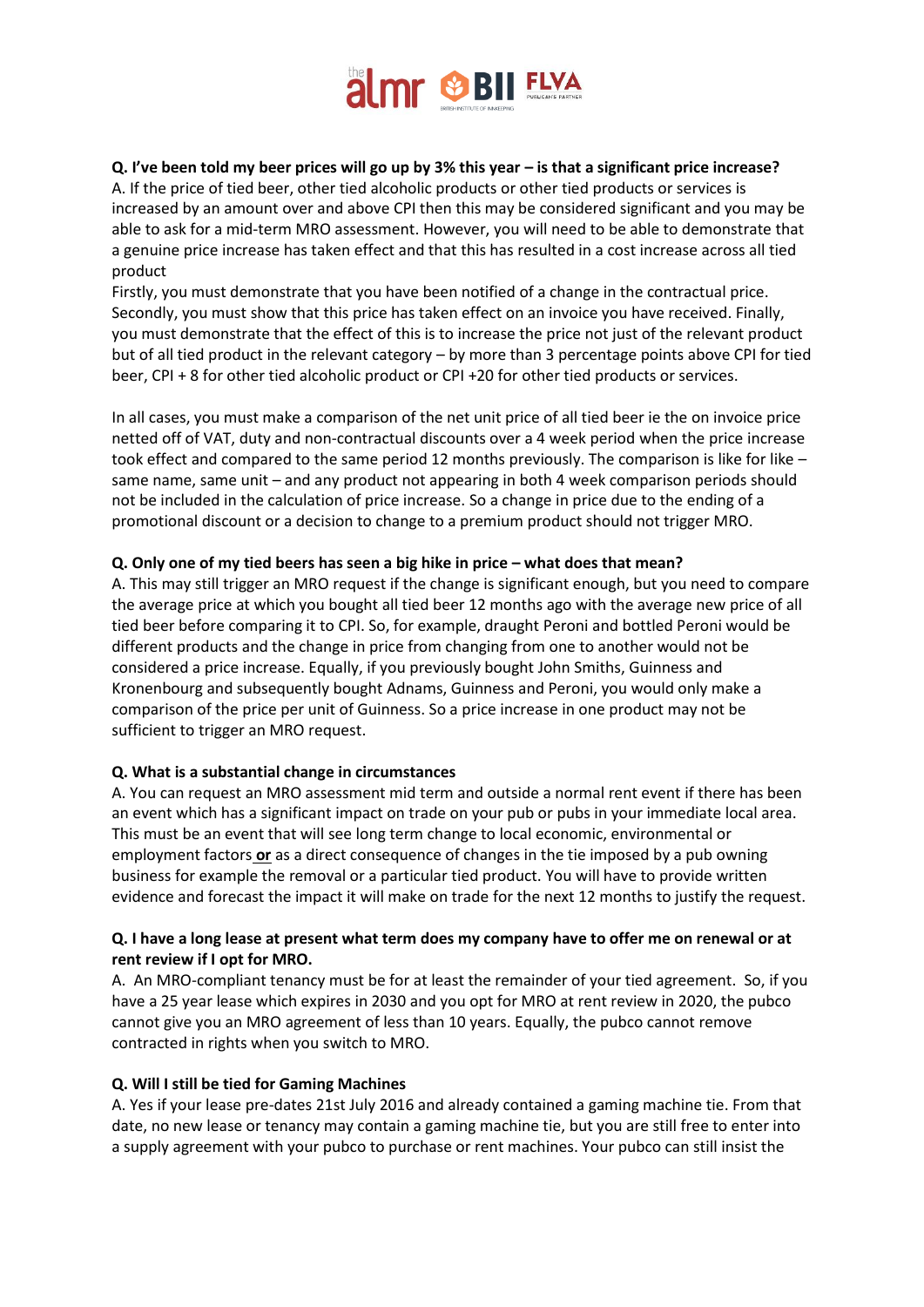

machines are supplied by one of their nominated suppliers even though you are free from the tie on them.

## **Q. I am being offered a Tenancy at Will (TAW) will the new Code apply?**

A. No. Agreements of less than 12 months will not be covered by the new Code. (There is a helpful guide on the BII website re taking a TAW and we encourage anyone considering a TAW to read it).

## **Q. I am taking on a TAW what information must I be supplied with.**

A. You must receive the following

- 1. Information on your repairing liabilities including maintenance of the Inventory
- 2. The condition the owning company expects the pub to be in on termination.
- 3. Details on who is paying for electric, gas, water, sewerage and any obligations regarding environmental impact and health and safety.
- 4. Details of the extent of the tie, current price lists, discounts applicable to the agreement and terms on which any machines are offered on.
- 5. Full details of the rent and any deposit required.
- 6. Details of any other fees, service charges etc that may be payable by the TAW.
- 7. Obligations under Transfer of Undertaking Protection of Employment Regulations (TUPE).

You must have completed Pre Entry Awareness Training (PEAT) unless you have held a tied lease in the past or can demonstrate business abilities in another industry.

## **Q. My Company says I am a franchisee and am exempt from the Code, is this true.**

A. If the agreement is a genuine franchise then you are exempt from the MRO provisions but other parts of the Code will still apply. To be a genuine franchise, the agreement must :

- 1. allow you to sell the business to a third party at market value.
- 2. You are permitted by the owning company to use the relevant business model which you may pay a for and where there is an element of IP involved in running that model
- 3. You receive a fixed share of turnover or a relevant share of turnover
- 4. Your pub owning company offers marketing, training and other business support.
- 5. You are not required to you pay to the pub-owning business any other amount in respect of your occupation
- 6. Your owning company does not require you to make any other payments in connection with the supply of products or the services unless you have agreed to do so.

### **Q. What can I do if I disagree with my pubco on any of these points?**

A. The new Statutory Adjudicator has been set up to arbitrate on disagreements over any aspect of the new Code, including behaviour. It costs £200 to lodge a case with the Adjudicator and the maximum amount of costs which may be awarded against the tenant if they are unsuccessful is £2000.

# **Q. Do you know if there will be any assistance given to understand the new regulations?**

A. The ALMR, BII and FLVA all have helplines for their members which you can access.

### **Q. Will the Pre Entry Awareness Training (PEAT) be available for new tenants?**

A. Yes, the new PEAT for England and Wales and a separate version for Scotland is available at http://www.cple-learning.co.uk/courses/763/BII-PEAT .